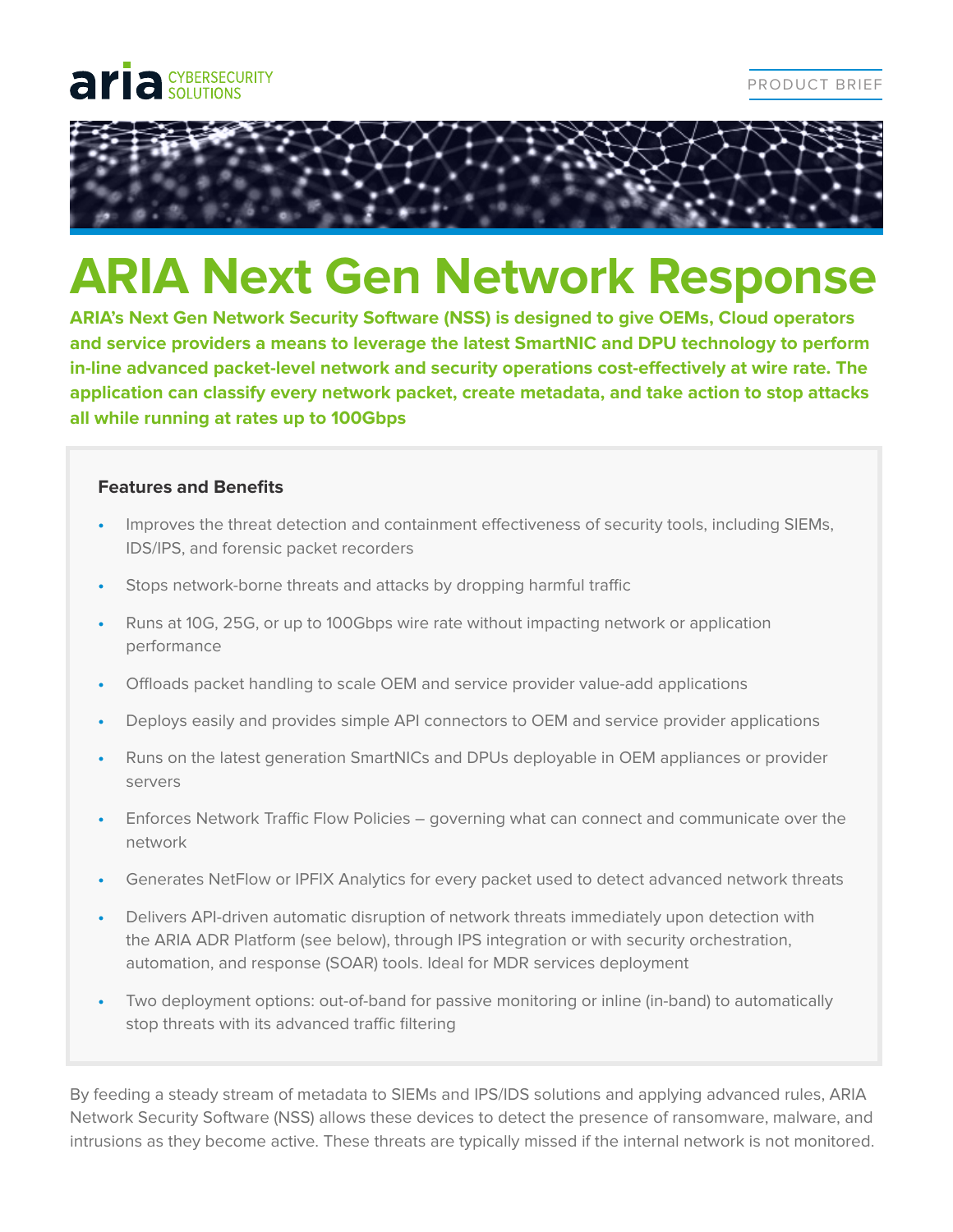Enabling the correlation of this data with other sources can improve threat detection effectiveness by 80% while dramatically reducing the number of false positives. In addition, the NSS software can be programmed to send packet-level traffic streams, such as "send select conversations to and from SQL databases in a specific subnet to tools, including "IDS/IPS" to ensure critical asset traffic is fully monitored for threats.

If a threat is detected, SOC teams can use our automated workflows to tell the ARIA NSS instances to send conversations, in their entirety, for further analysis. Security tools that support automated workflows such as the ARIA ADR (Advanced Detection and Response) application or SOARs, can communicate via APIs to ARIA NSS to take one, or multiple actions, against suspicious traffic conversations.

In real time, the ARIA NSS software can generate multiple copies of specific traffic streams as needed and enable multiple workflows to occur independently and in parallel. The result is enhanced speed and effectiveness of the security team members' success at detecting network-borne attacks.

This can be thought of as a passive approach to threat detection. Passive in that ARIA NSS software will typically run out-of-band through the use of network taps or switch/v-switch span ports. In such an implementation, threats can be detected, but will not be directly acted upon by the NSS software.

However, the ARIA NSS software, when deployed as a component within our ARIA Zero Trust Security Gateway, can take active measures to prevent and stop detected network-borne threats in real-time. The AZT Gateway provides the hardware to allow the solution to be deployed "in-line" as a bump in the wire. The NSS application classifies all traffic in real time while also applying a set of rules to that live traffic enabling the stopping of attack traffic dynamically as detected or by blocking undesired communications per policy.

## **This approach can stop threats in four ways:**

- **1.** Network policy enforcement: Create, apply, and enforce microsegmentation rules to determine which set of devices, groups, or applications within these groups can talk to each other outside the group. All of this occurs inside the network, including between the on-premises networks and the public cloud, as well as microservices running within and between applications.
- **2.** Pre-specified investigation analysis: Redirect traffic stream conversations as specified by policy or dynamically, such as directing certain file transfers and/or email traffic streams through an IDS/IPS to identify and stop known threat traffic.
- **3.** Dynamic redirect: Leverage workflow automation tools to dynamically redirect particular traffic stream conversations for additional investigation. For example, upon API instruction, send all traffic from a potentially malware-infected device group through an extensive IPS rule set, while also sending a copy of the traffic to a packet recorder for forensic analysis and future audit.
- **4.** Network-based remediation: Stop specified conversations, as identified by the security team or in seconds automatically through scripts/API commands from ARIA ADR or third-party tools.

When used in any of these combined or separate manners, the ARIA NSS software enables the real-time automatic execution of preventative actions on specified traffic flows. The solution allows for up to 100s of 1000s of such rules to be active at any time.

Another benefit of the ARIA NSS software is that it executes at full line-rate, up to 100G, without affecting application performance.

The ARIA Network Security Software (NSS) solution is comprised of two major blocks.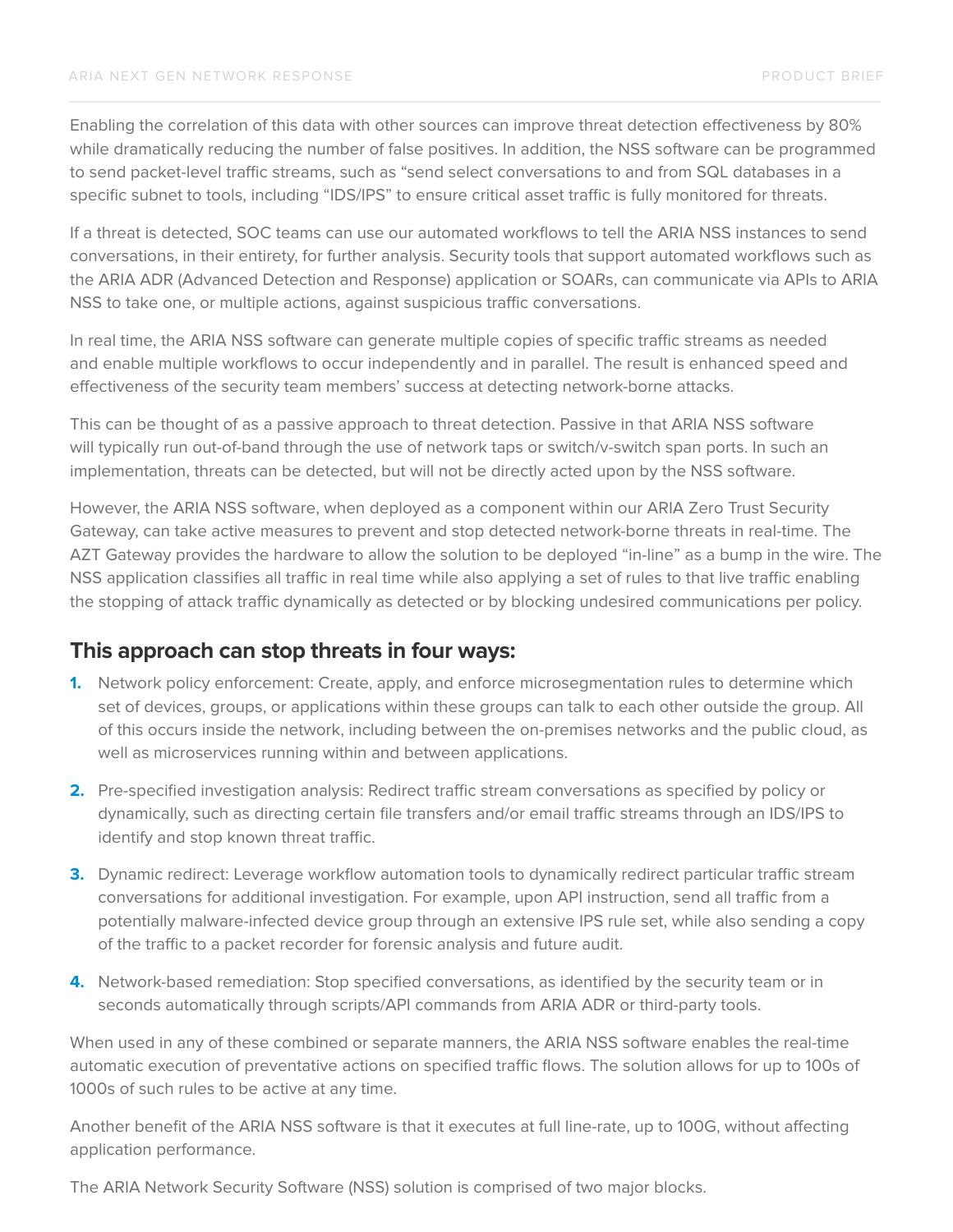## **Network Analytics**

This block provides a simple, low-cost approach to improve the visibility and intelligence gathering of network communications. This fully automated solution identifies and classifies all network traffic at full line rates of 10G, 25G or 100G with no loss of application performance. This block improves network visibility by providing NetFlow metadata (v5, v9 or IPFIX format among others) and/or provides application identification information for each traffic stream. This "meta information," provided to new or existing tool sets, allows for faster identification of threats.

In addition to network Netflow generation, the ARIA NSS software directs the appropriate classified traffic streams to security toolsets, including SIEMs, IDS/IPS tools, and recorder applications for further analysis. This intelligent filter capability redirects specific flows to each tool as specified.



ARIA NSS can also shunt certain flows, such as streaming video and audio-only, sending a specified number of bytes for inspection. Such adaptive filtering allows detection tools to operate more effectively by only analyzing the most relevant traffic. For SIEMs like Splunk and QRadar that charge by ingested bit, this translates into dramatic cost savings.



# **Built-in integration with ARIA ADR**

Combining ARIA NSS with ARIA ADR provides a complete turnkey approach to fully automated network-based threat detection and response. ARIA Advanced Detection and Response (ADR) is an automated AI SOC solution purpose-built with the capabilities of seven security tools — including SIEMs, IDS/IPSs, EDRs, Threat Intel tools, NTAs, UEBAs, and SOARs. The out-of-the box integration of NSS with our ARIA ADR application, allows ADR to quickly detect the complete range of network attacks and to take automatic action to stop or disrupt threats transparently to the devices and applications from within the network. Ideal for protecting IoT, container-based compute architectures, and mission-critical applications. Learn more by referencing our ADR data Sheet.

This advanced solution gives organizations a fully automated means to secure their environment – ideal for those who do not have a dedicated security team that works 24x7, as well as the ability to improve the effectiveness and productivity of existing security team resources to identify and stop attacks.